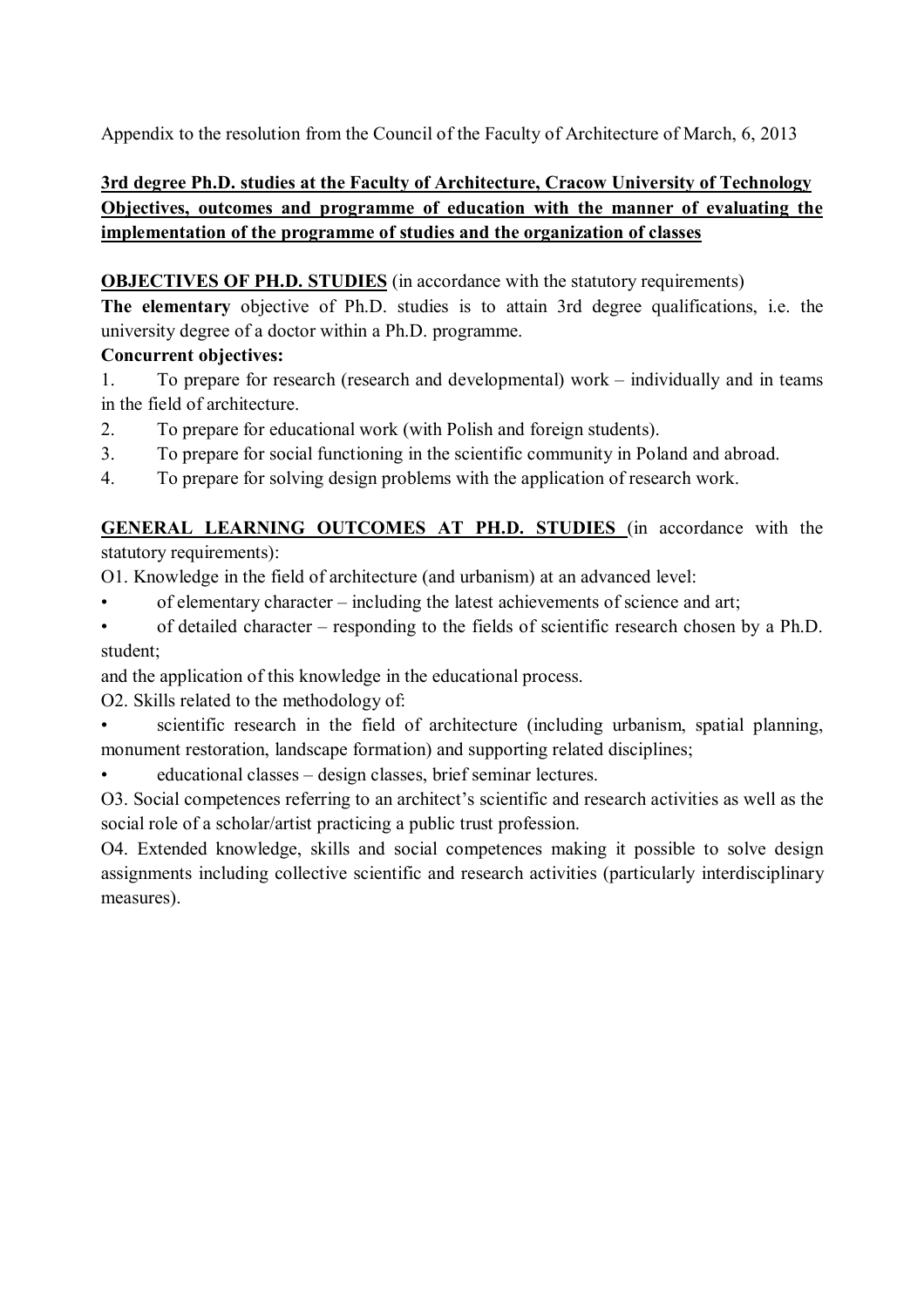## **PROGRAMME OF EDUCATION**

In order to achieve the assumed learning outcomes, a student must realize 60 ECTS points, including 20 ECTS for extracurricular classes developing educational and professional skills (in accordance with the statutory requirements).

### **Extracurricular classes (choice in the manner of realization) with the participation of academic teachers**

- participation in education (30 hours) 7 x 1 ECTS = **7 ECTS**
- design workshops (60 hours) 2 x 2 ECTS = **4 ECTS**
- methodology of work with foreign language science literature (15+5 hours) = **1 ECTS**
- seminar in philosophy or economics (15+5 hours) = **1 ECTS**
- participation in the institutes' research work (30 hours) 7 x 1 ECTS = **7 ECTS**

**TOTAL: 20 ECTS**

### **Elementary classes with the participation of academic teachers**

selected issues from theory (lecture:  $24+6$  hours = 30 hours 3 ECTS) + elaboration on semester project (60 hours 1 ECTS) = **4 ECTS**

- basics of scientific research (5 hours) **1 ECTS**
- scientific supervisor's tutorial (5 hours) 7 x 1 ECTS = **7 ECTS**
- Ph.D. seminar (4 hours)  $4 \times 1$  ECTS = ECTS

### **TOTAL: 16 ECTS**

### **Individual scientific work**

- individual scientific work articles (60 hours) 4 x 1 ECTS = **4 ECTS**
- individual work on the doctoral dissertation

(60 hours) 4 x 2 ECTS = **8 ECTS**

(120 hours) 3 x 4 ECTS = **12 ECTS**

### **TOTAL:24ETC**

# **THE FOREGOING PROGRAMME IS REALIZED WITHIN EIGHT SEMESTERS – TABLE 1.**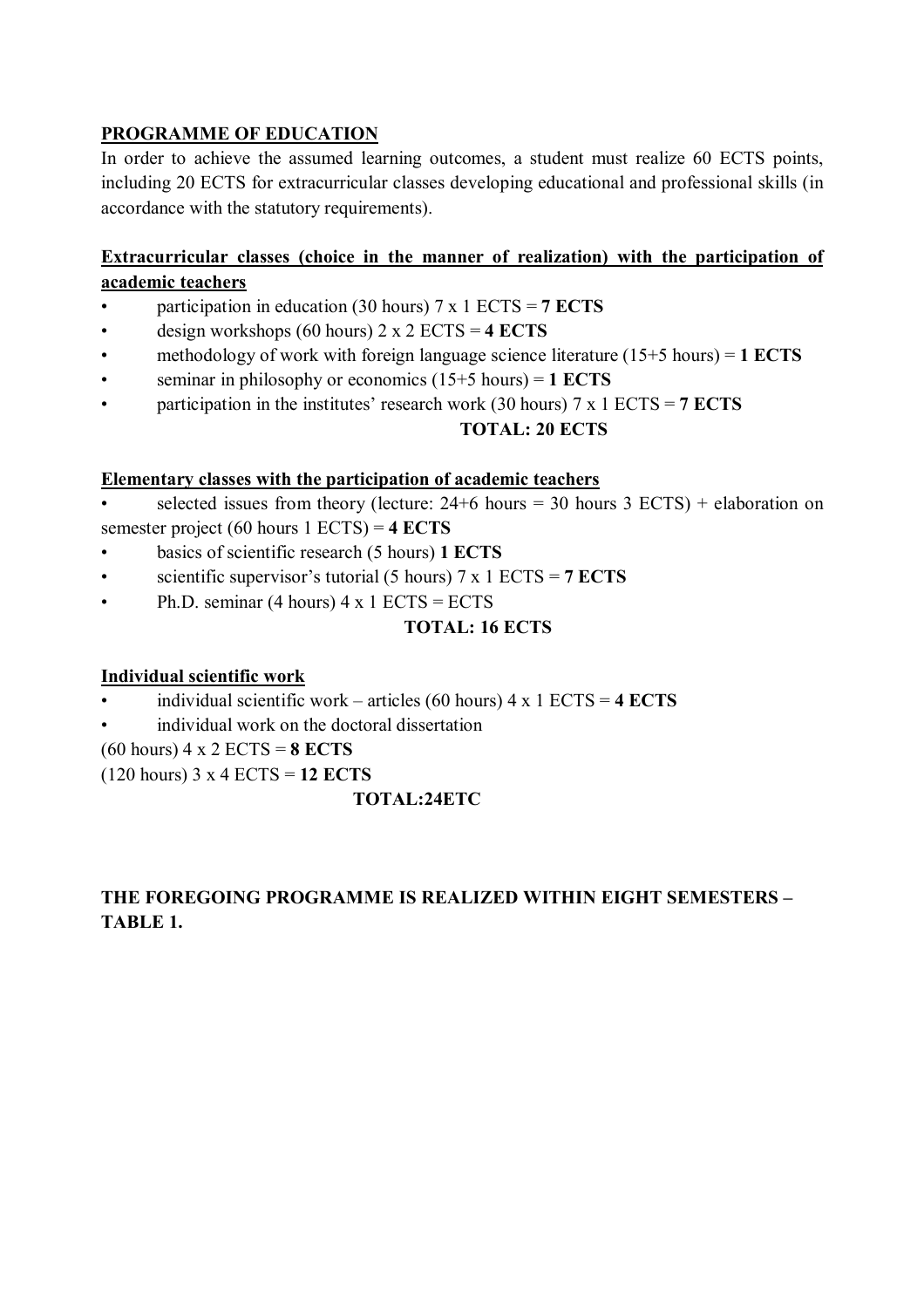**2012 Programme of 3rd degree Ph.D. studies at the Faculty of Architecture, Cracow University of Technology binding since the summer semester in the academic year 2012/2013 (Resolution from the Council of the Faculty of Architecture of December 12, 2012)**

|                   |                                                                                                                                  | Semester 1                 | Semester 2                          | Semester 3                                                        | <b>Semester 4</b>                                                | Semester 5                | Semester 6                | Semester 7                  | Semester 8                |
|-------------------|----------------------------------------------------------------------------------------------------------------------------------|----------------------------|-------------------------------------|-------------------------------------------------------------------|------------------------------------------------------------------|---------------------------|---------------------------|-----------------------------|---------------------------|
| 1.<br>${\bf P}$   | Selected issues from the theory of<br>architecture, urbanism and cultural<br>studies - lectures                                  | $\bullet 30$ hrs<br>3 ECTS |                                     |                                                                   |                                                                  |                           |                           |                             |                           |
| 2.<br>$\mathbf F$ | Methodology of work with science<br>literature:<br>in English<br>in German<br>in French<br>seminars 5 x 3 hours<br>(FACULTATIVE) |                            |                                     | $\bullet$ 15 hrs. <sup>4</sup><br>$+5$ hrs <sup>1</sup><br>1 ECTS |                                                                  |                           |                           |                             |                           |
| 3.<br>$\mathbf F$ | Philosophy, arts<br>$\bullet$<br>Economics, social sciences<br>seminars 5 x 3 hours<br>(FACULTATIVE)                             |                            |                                     |                                                                   | $\bullet$ 15 hrs <sup>4</sup><br>$+5$ hrs <sup>1</sup><br>1 ECTS |                           |                           |                             |                           |
| 4.<br>$\mathbf P$ | Basics of scientific research<br>seminars with the scientific supervisor                                                         |                            | $\bullet$ 5 hrs<br>1 ECTS           |                                                                   |                                                                  |                           |                           |                             |                           |
| 5.<br>${\bf P}$   | Scientific supervisor's tutorial                                                                                                 |                            | $. \bullet 5 \text{ hrs}$<br>1 ECTS | $\bullet$ 5 hrs<br>1 ECTS                                         | $\bullet$ 5 hrs<br>1 ECTS                                        | $\bullet$ 5 hrs<br>1 ECTS | $\bullet$ 5 hrs<br>1 ECTS | $\bullet$ 5 hrs<br>1 ECTS   | $\bullet$ 5 hrs<br>1 ECTS |
| 6<br><b>P.</b>    | Ph.D. seminar on the terms of an<br>examination                                                                                  |                            | $\bullet$ 4 hrs<br>1 ECTS           |                                                                   | $\bullet$ 4 hrs<br>1 ECTS                                        |                           | $\bullet$ 4 hrs<br>1 ECTS | $. \bullet 4$ hrs<br>1 ECTS |                           |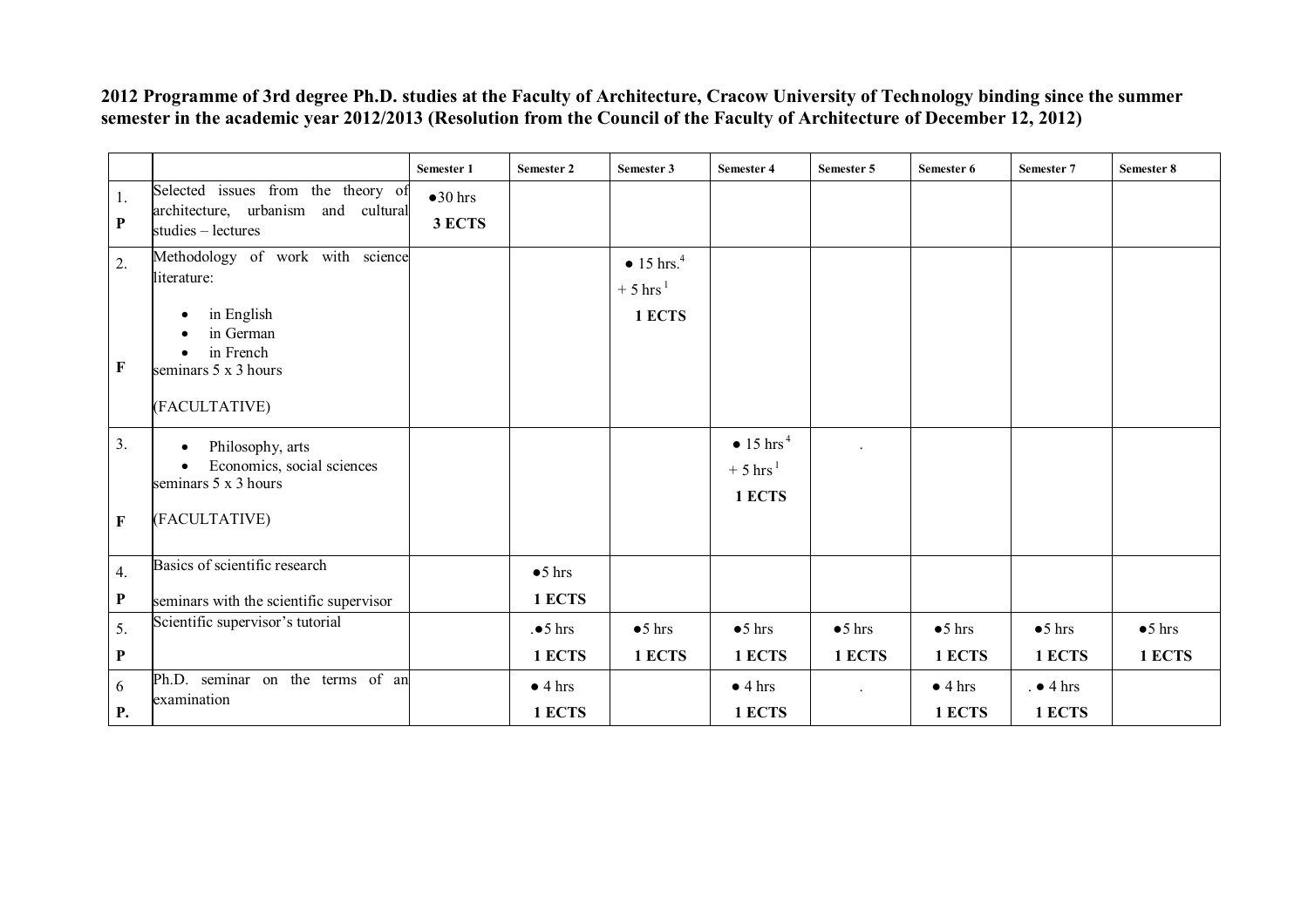| 7.               | Elaboration on the doctoral dissertation                                     |                                   | $\circ$ 60 hrs               | $\circ$ 60 hrs                    | $\circ$ 60 hrs | $\circ$ 60 hrs              | $\circ$ 1.20 nrs<br><b>4 ECTS</b> | $\circ$ 120 hrs    | $\circ$ 120 hrs |
|------------------|------------------------------------------------------------------------------|-----------------------------------|------------------------------|-----------------------------------|----------------|-----------------------------|-----------------------------------|--------------------|-----------------|
| ${\bf S}$        |                                                                              |                                   | 2 ECTS                       | 2 ECTS                            | 2 ECTS         | 2 ECTS                      |                                   | 4 ECTS             | <b>4 ECTS</b>   |
| 8.               | Individual scientific work (article)                                         | $\circ$ 60 hrs                    | $\circ 60$ hrs               | $\circ$ 60 hrs <sup>2</sup> .     | $\circ 60$ hrs | $\circ$ 60 hrs <sup>2</sup> |                                   |                    |                 |
| S                |                                                                              | 1 ECTS                            | 1 ECTS                       | 1 ECTS                            | 1 ECTS         | 1 ECTS                      |                                   |                    |                 |
| 9.               | Design workshops                                                             | $\bullet 60$ hrs <sup>3</sup>     |                              | $\bullet 60$ hrs <sup>3</sup>     |                |                             |                                   |                    |                 |
| $\mathbf F$      | urban<br>$\bullet$<br>architectural<br>monument restoration<br>(FACULTATIVE) | $\overline{2}$<br>weeks<br>2 ECTS |                              | $\overline{2}$<br>weeks<br>2 ECTS |                |                             |                                   |                    |                 |
| 10.              | Participation in research work                                               |                                   | $\circ$ 30 hrs               | ∪ วบ ms<br>1 ECTS                 | $\circ$ 30 hrs | $\circ$ 30 hrs              | $\circ$ 30 hrs                    | $\circ$ 30 hrs     | $\circ$ 30 hrs  |
| F                | (FACULTATIVE)                                                                |                                   | 1 ECTS                       |                                   | 1 ECTS         | 1 ECTS                      | 1 ECTS                            | 1 ECTS             | 1 ECTS          |
| 11.              | Participation in education                                                   |                                   | <del>או סכ</del> ל<br>1 ECTS | $\circ$ 30 hrs                    | $\circ$ 30 hrs | ು 50 nrs<br>1 ECTS          | $\circ$ 30 hrs                    | J 30 nrs<br>1 ECTS | $\circ$ 30 hrs  |
| F                | (FACULTATIVE)                                                                |                                   |                              | 1 ECTS                            | 1 ECTS         |                             | 1 ECTS                            |                    | 1 ECTS          |
|                  | Total number                                                                 | 6 ECTS                            | 8 ECTS                       | 10 ECTS                           | 7 ECTS         | 6 ECTS                      | 8 ECTS                            | 7 ECTS             | 8 ECTS          |
|                  | Total number                                                                 | 150                               | 194                          | 285                               | 189            | 185                         | 189                               | 189                | 185             |
|                  |                                                                              |                                   |                              |                                   |                |                             |                                   |                    |                 |
| 1.               | Choice of the supervisor of a science                                        | $\blacksquare$                    |                              |                                   |                |                             |                                   |                    |                 |
| 2.               | Theme of the doctoral dissertation                                           |                                   | $\blacksquare$               |                                   |                |                             |                                   |                    |                 |
| 3.               | Ph.D. programme according to the FA<br>CUT mode                              |                                   |                              |                                   |                |                             |                                   |                    |                 |
| $\overline{4}$ . | Defence of the doctoral dissertation                                         |                                   |                              |                                   |                |                             |                                   |                    |                 |

 $1$  Tutorial – nonobligatory classes

<sup>2</sup> Two publications related to the theme of the future doctoral dissertation

<sup>3</sup> 120 hours, flexible 4 weeks within the source of studies

4 Flexible 15 hours within the course of studies